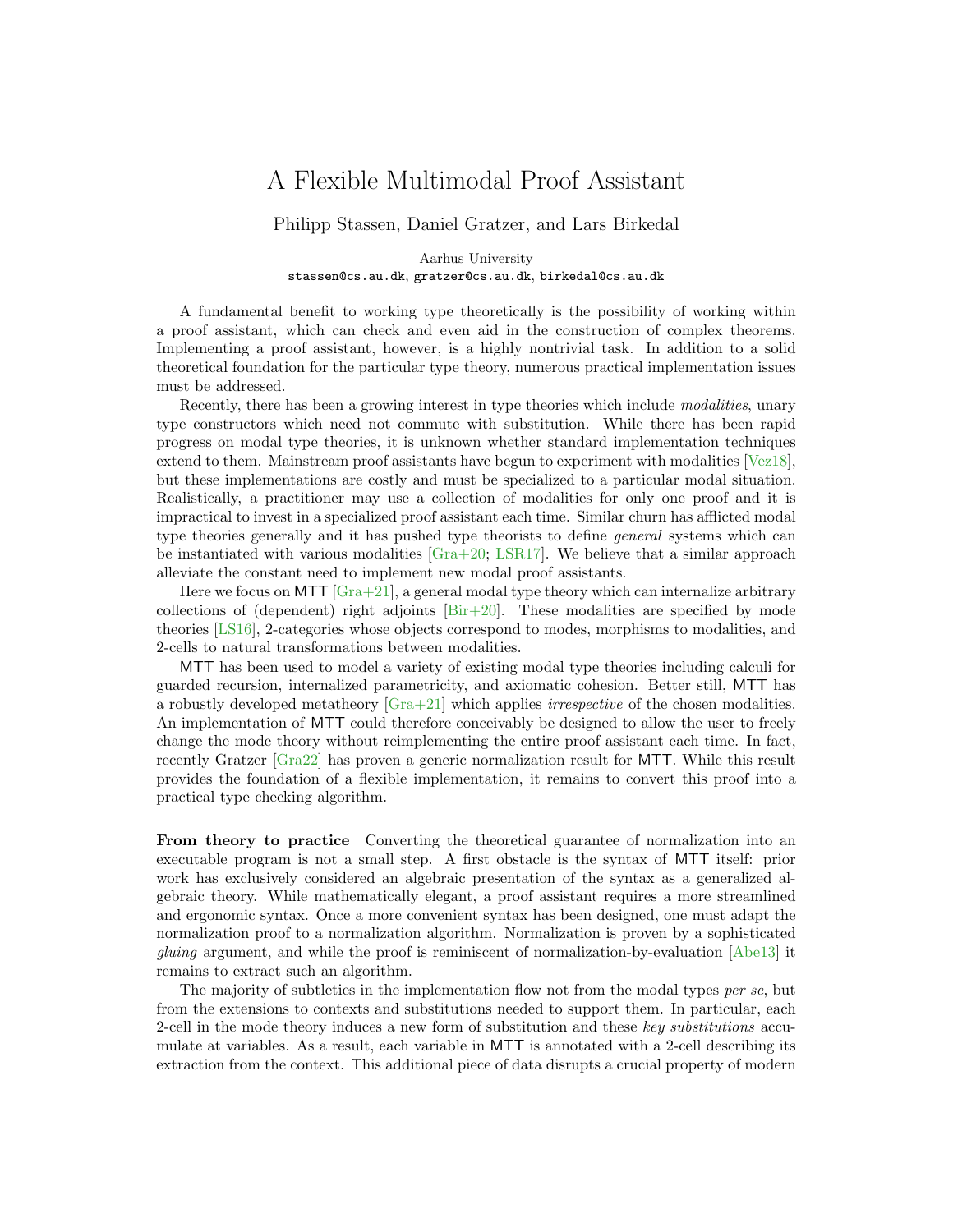<span id="page-1-1"></span>NbE: variables can no longer be represented in a way invariant under weakening. Without this invariant, one cannot adapt the substitution-free NbE familiar from MLTT [\[Abe13\]](#page-2-7).

We therefore only consider the restricted class of *preordered* mode theories—mode theories with at most one 2-cell between any pair of modalities. In this case, the modal substitution apparatus for MTT is dramatically simplified, and the problematic substitutions evaporate. Without this obstruction, we have successfully implemented a normalization algorithm which elegantly handles multiple modalities. Crucially, the normalization algorithm does not depend on the particulars of the mode theory and can be applied without change to any preordered collection of modalities.

Normalization-by-evaluation The normalization proof for MTT follows the structure of a normalization-by-evaluation proof. Rather than fixing a rewriting system, a term is evaluated into a carefully chosen semantics equipped with a quotation function reifying an element of the semantic domain to a normal form. The entire normalization function is then a round-trip from syntax to semantics and then back to normal forms. While the proof of normalization uses a traditional denotational model for a semantic domain, this is impractical for implementation.

Instead mitten follows the literature on normalization-by-evaluation and uses a defunctionalized and syntactic semantic domain [\[Abe13\]](#page-2-7). This approach has previously been adapted to work with a modal type theory [\[GSB19\]](#page-2-8), but adapting it to MTT introduces several novel challenges. In particular, variables must be annotated with 2-cells from the mode theory, and managing these annotations ripples out through the entire algorithm. We show that for preordered mode theories said annotations omitted and reconstructed during type checking.

Mode theories Normalization for MTT does not immediately imply the decidability of type equality. Terms (and therefore types) mention both 1- and 2-cells from the mode theory, and deciding their equality is a necessary precondition for deciding type equality. Moreover, deciding the equality of 1- and 2-cells, even in a finitely presented 2-category, is well-known to be undecidable.<sup>[1](#page-1-0)</sup> Special attention is therefore necessary for each mode theory to ensure that the normalization algorithm for MTT is sufficient to yield a type-checker. While this rules out a truly generic proof assistant for MTT which works regardless of the choice of mode theory, mitten shows that the next best result is obtainable. We implement mitten parametrically in a module fully describing the mode theory and show that the type-checker can be designed to rely only on the existence of such a decision procedure.

Contributions We contribute a defunctionalized NbE algorithm which reduces the type checking problem for MTT to deciding the word problem for the mode theory.

Furthermore, we specify a bidirectional syntax for MTT together with a type checking algorithm. Type checking is decidable if and only if the word problem of the mode theory is.

We have put these results into practice with mitten, an prototype implementation of MTT based on this algorithm. mitten supports the replacement of the underlying mode theory with minimal alterations, allowing a user to construct specialized proof assistants for modal type theories by merely supplying a single module specifying the mode theory together with equality functions for 0-, 1-, and 2-cells.

We presented a version of this ongoing work at the WITS workshop in January 2022.

<span id="page-1-0"></span><sup>1</sup>The word problem is well-known to be undecidable for finitely presented groups which can be realized as finitely-presented categories and therefore locally discrete finitely-presentable 2-categories.